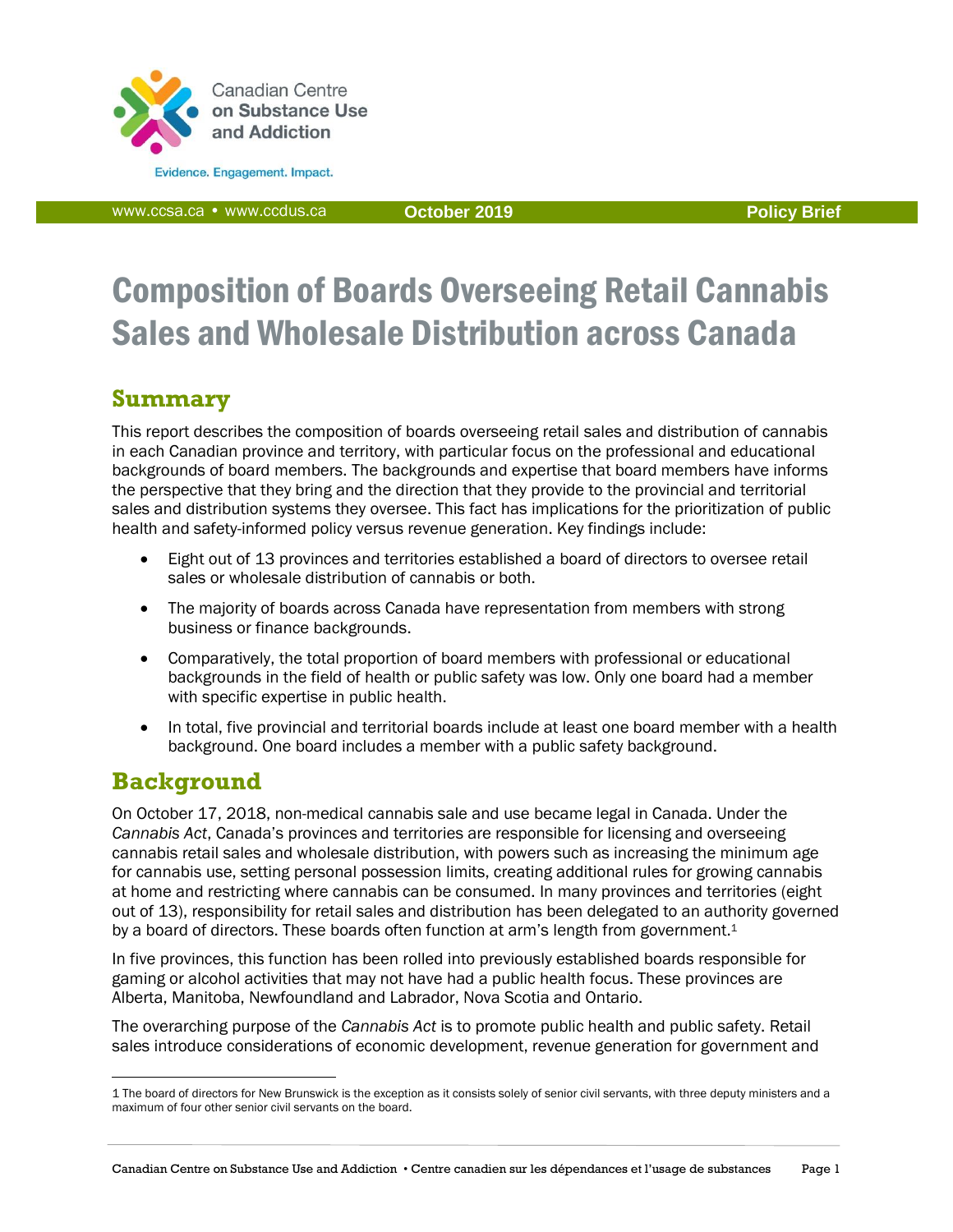profitability. Boards of directors are in a position to influence priority setting and negotiation between these potentially competing objectives.<sup>2</sup>

Canada is well-positioned to establish best practices in promoting public health and safety through effective oversight of the retail market. CCSA conducted a review of the composition and role of the various oversight boards, including members' professional backgrounds and primary areas of expertise. This brief is intended to provide those studying the implementation and impact of cannabis regulation with information critical to the potential long-term impacts of non-medical cannabis legalization in Canada.

### **Findings**

#### British Columbia

Oversight Body: The Liquor and Cannabis Regulation Branch (LCRB) and the Liquor Distribution Branch (LDB)

Composition and Role of Board: British Columbia does not have a board of directors. The LCRB is responsible for licensing and monitoring of private retail sales; the LDB oversees public retail and wholesale distribution. The two branches each have a general manager.

#### Alberta

Oversight Body: Alberta Gaming Liquor and Cannabis Commission (AGLC) (Gaming, Liquor and Cannabis Act, 2018)

Composition and Role of Board: The AGLC oversees private retail cannabis and the distribution of cannabis with an eight-member board ("Board members," 2019).

Board Members' Areas of Expertise: Business, finance, law, politics and government, public administration, health, communications ("Board members," 2019)

#### Saskatchewan

Oversight Body: Saskatchewan Liquor and Gaming Authority (SLGA) (Government of Saskatchewan, 2018)

Composition and Role of Board: SLGA does not have a board of directors. Three staff members (Chief Executive Officer, the Vice-President of the Regulatory Services Division and the Director of Cannabis Licensing and Inspections Branch) play key roles in overseeing regulation and enforcement of regulations.

#### Manitoba

 $\overline{a}$ 

Oversight Body: The Liquor, Gaming and Cannabis Authority (LGCA) ("Board," n.d.)

Composition and Role of Board: The LGCA oversees cannabis stores and distributors (Liquor, Gaming and Cannabis Control Act, 2018), with a seven-member board ("Board," n.d.).

Board Members' Areas of Expertise: Finance and accounting, business, law, policing, health, communications, marketing, board governance, politics and government ("Board," n.d.; Government of Manitoba, 2017; Government of Manitoba, 2019)

<sup>2</sup> The variation in board oversight functions and the extent of their regulatory authority creates considerations for the role of individual boards. Select boards are limited to an advisory function that does not include regulatory authority over cannabis retail. Conversely, other boards play a formative role in the development of regulations that can impact public health and safety.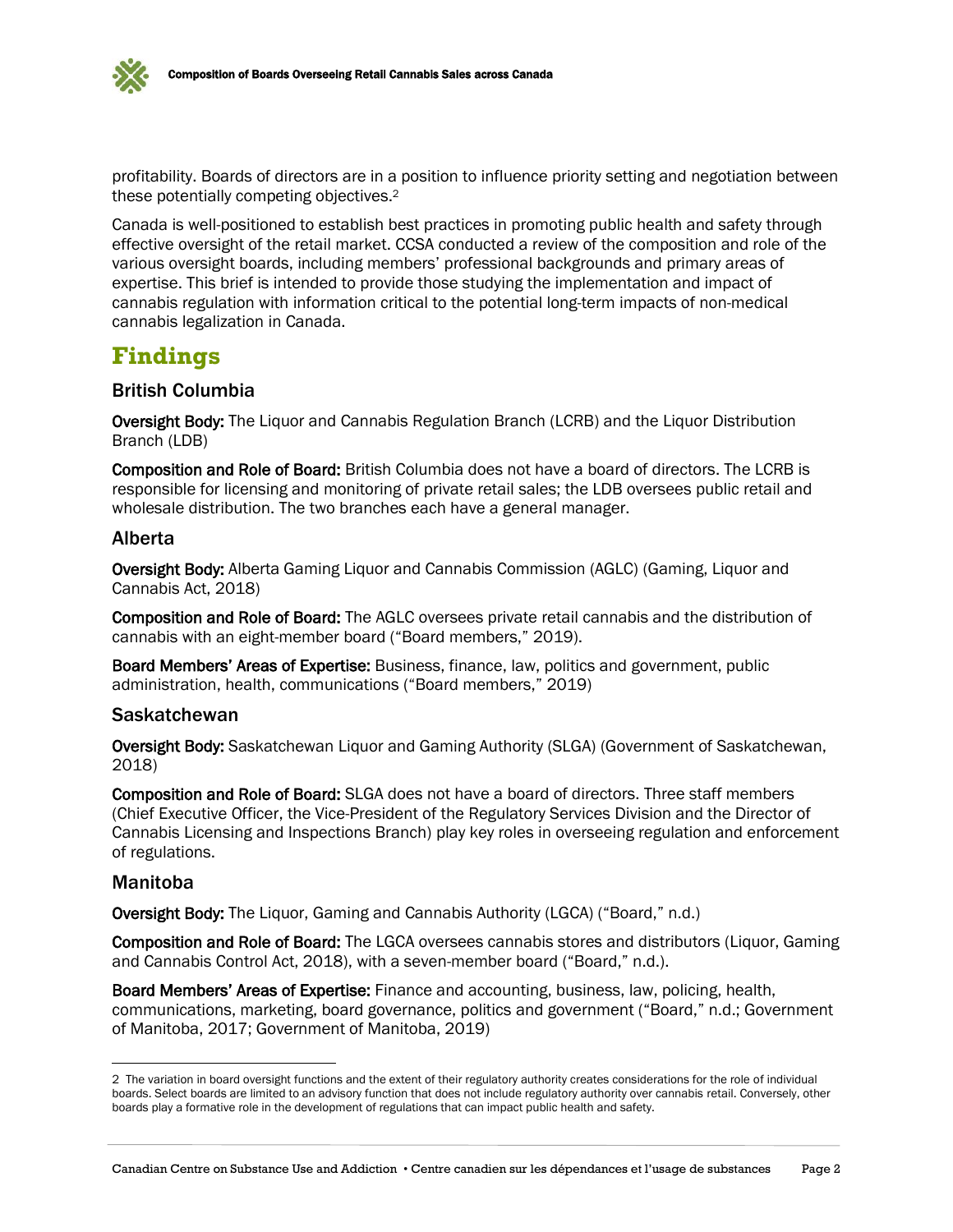

#### **Ontario**

Oversight Body: Alcohol and Gaming Commission of Ontario (AGCO) (Alcohol and Gaming Commission of Ontario, n.d.)

Composition and Role of Board: The AGCO oversees the sale of cannabis (Alcohol and Gaming Commission of Ontario, n.d.) with a five-member board (Alcohol and Gaming Commission, 2019).

Board Members' Areas of Expertise: Law, farming, agriculture, food and rural affairs, education, finance, politics and government, business ("Appointee biographies," 2019)

#### **Ouebec**

Oversight Body: Société Québécoise du Cannabis (SQDC) (Government of Quebec, 2019)

Composition and Role of Board: SQDC oversees the sale and distribution of cannabis (Government of Quebec, 2019) with a ten-member board ("Governance," 2019).

Board Members' Areas of Expertise: Business and marketing, economics, law, information technology, finance, audit and accounting, insurance, public relations, communications, human resources, research, epidemiology and public health, medicine ("Governance," 2019)

#### New Brunswick

Oversight Body: The Cannabis Management Corporation

Composition and Role of Board: The Cannabis Management Corporation oversees cannabis sales and distribution with a maximum seven-member board comprised of senior civil servants.

Board Members' Areas of Expertise: Finance and accounting, health, public administration, business

#### Nova Scotia

Oversight Body: Nova Scotia Liquor Corporation (NSLC) (Cannabis Control Act, 2018)

Composition and Role of Board: The NSLC oversees the sale and distribution of cannabis (Cannabis Control Act, 2018), with an eleven-member board ("Corporate governance," 2019).

Board Members' Areas of Expertise: Business, sales, marketing, finance and accounting, public administration, information technology, insurance, real estate, construction ("Corporate governance," 2019)

#### Prince Edward Island

Oversight Body: PEI Cannabis Management Corporation (PEICMC) ("PEI Liquor Control Commission," 2019)

Composition and Role of Board: PEICMC oversees the distribution and sale of cannabis ("About PEI Cannabis," 2019), with a five-member board ("PEI Liquor Control Commission," 2019).

Board Members' Areas of Expertise: Business, entrepreneurship, public relations, real estate, tourism, sales, healthcare, board governance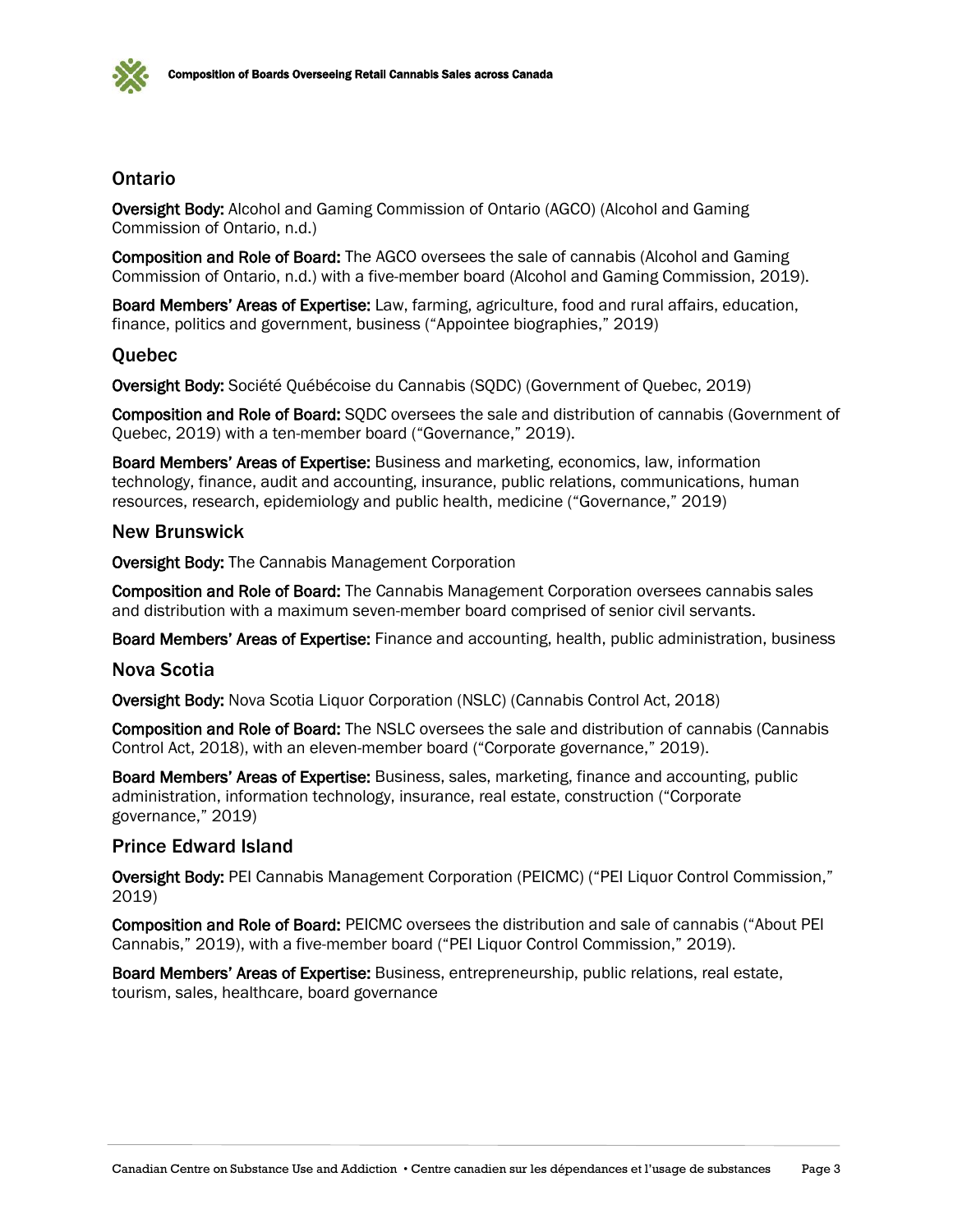

#### Newfoundland and Labrador

Oversight Body: Newfoundland and Labrador Liquor Corporation (NLC) ("Independent appointments commission," n.d.)

Composition and Role of Board: NLC oversees the supply, price and retail operations of cannabis with a seven-member board ("Independent appointments commission," n.d.).

Board Members' Areas of Expertise: Finance and accounting, marketing and business development, public administration, law (Cox & Palmer, 2017; Government of Newfoundland and Labrador, 2017)

#### Yukon

Oversight Body: Yukon Liquor Corporation (YLC)

Composition and Role of Board: The YLC oversees the sale and distribution of cannabis (Cannabis Control and Regulation Act, 2018). At the time of this writing, CCSA was unable to determine whether there is a board acting on behalf of the YLC.

#### Northwest Territories

Oversight Body: The Northwest Territories Liquor and Cannabis Commission (NTLCC)

Composition and Role of Board: NTLCC does not have a board of directors. The NTLCC oversees the distribution and sale of cannabis. Official oversight is through the Minister of Finance and NTLCC staff.

#### Nunavut

Oversight Body: Nunavut Liquor and Cannabis Commission (NULC)

Composition and Role of Board: NULC does not have a Board of Directors. The NULC oversees the sale of cannabis.

### **Discussion**

Of the thirteen provinces and territories:

- 8 out of 13 employed a board of directors to oversee retail sales and distribution
- 7 out of 8 boards had members with business or finance backgrounds
- 5 out of 8 boards had members with health backgrounds
- 5 out of 8 boards had members with law backgrounds
- 3 out of 8 boards had members with political and government backgrounds
- 1 out of 8 boards have a member with a public health background

While the evidence surrounding board composition and expertise in the particular policy area within government agency boards is not well developed, the province of Alberta has established a framework for board appointments that may inform best practices. This includes board membership based on subject matter competency, including specialized knowledge of the particular broader public policy context (Alberta Public Agencies, 2016). Some jurisdictions have developed competency guidelines for cannabis board membership. The Newfoundland and Labrador Liquor Corporation has established a competency profile for board members highly focussed on elements of corporate governance and business management (Independent Appointments Commission, n.d.). Conversely, Quebec's SQDC requires that the board includes members who have experience in the areas of public health, education, substance use and youth intervention (Government of Quebec, 2019), however to date, this has not been fully achieved.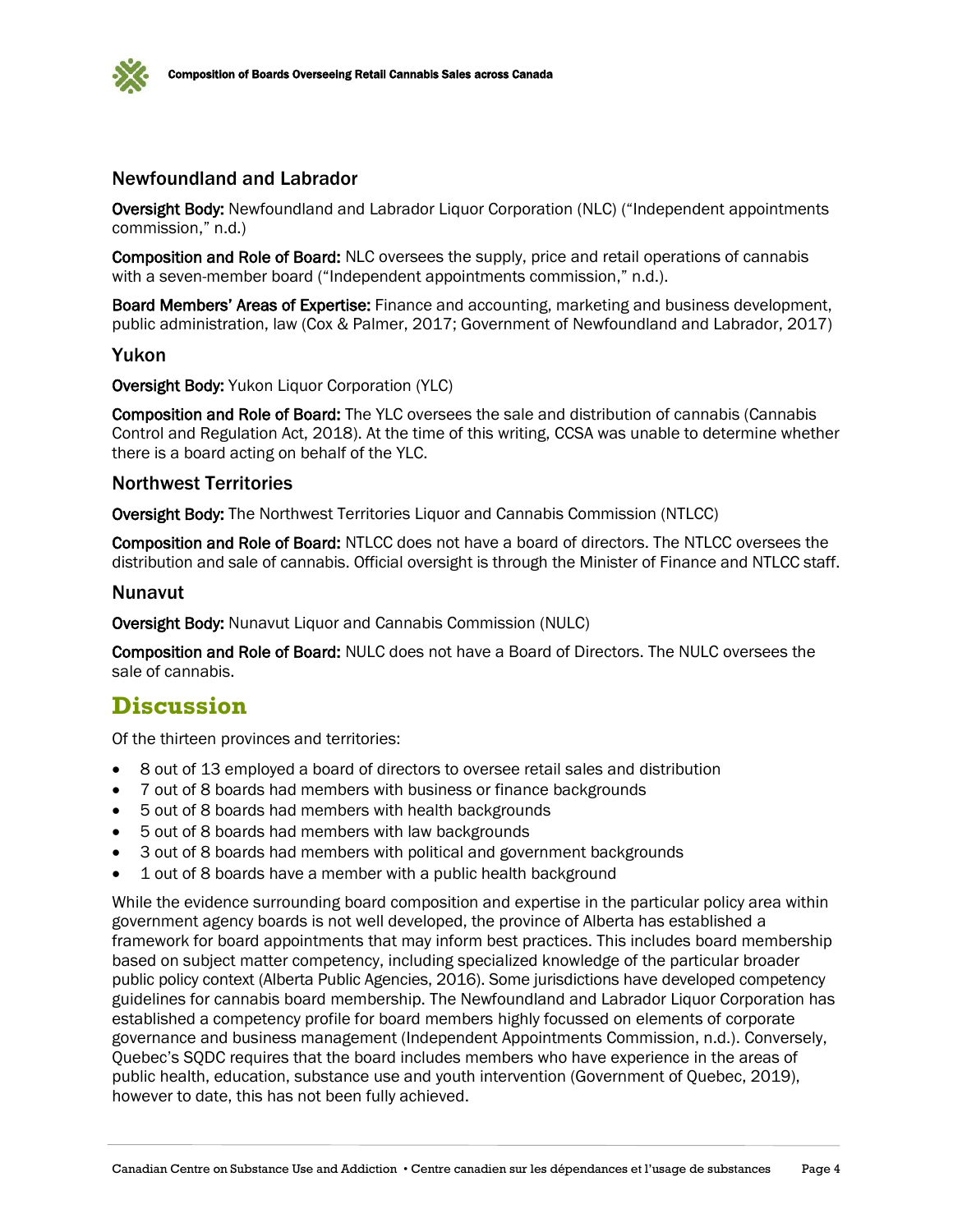

Implementation of the board structure has not occurred in all jurisdictions, limiting a pan-Canadian comparative analysis of board composition. Variations in board composition, policy area expertise and oversight activities could present a valuable perspective for comparison of public health and safety-informed policy among jurisdictions where board oversight has been adopted.

# **Conclusion and Recommendations**

Canada is a global leader in the legalization of cannabis for non-medical purposes. Legislation has been designed and implemented with a focus on public health and safety. Currently, board compositions do not reflect these priorities. There is the opportunity to examine how board composition and subject-matter expertise impact the implementation of cannabis policy from a public health and safety perspective. Such an examination could inform the development of best practices for board membership. Given the infancy of the policy area of legal non-medical cannabis, further attention should be paid to evolving governance structures, policy-area expertise and policy responses that reflect or impact a public health and public safety approach.

Possible areas for future research include:

- The relationship between board member expertise and the prioritization of public health and public safety-informed policy versus revenue generation;
- The degree of board involvement and authority in the development, implementation and revision of retail policy;
- The impact of diverse oversight functions on policy development, priority setting and regulatory development;
- Jurisdictional variations in regulatory authority and board expertise; and
- The approach to monitoring and evaluation of implementation, including selected measures of success, developed in each jurisdiction.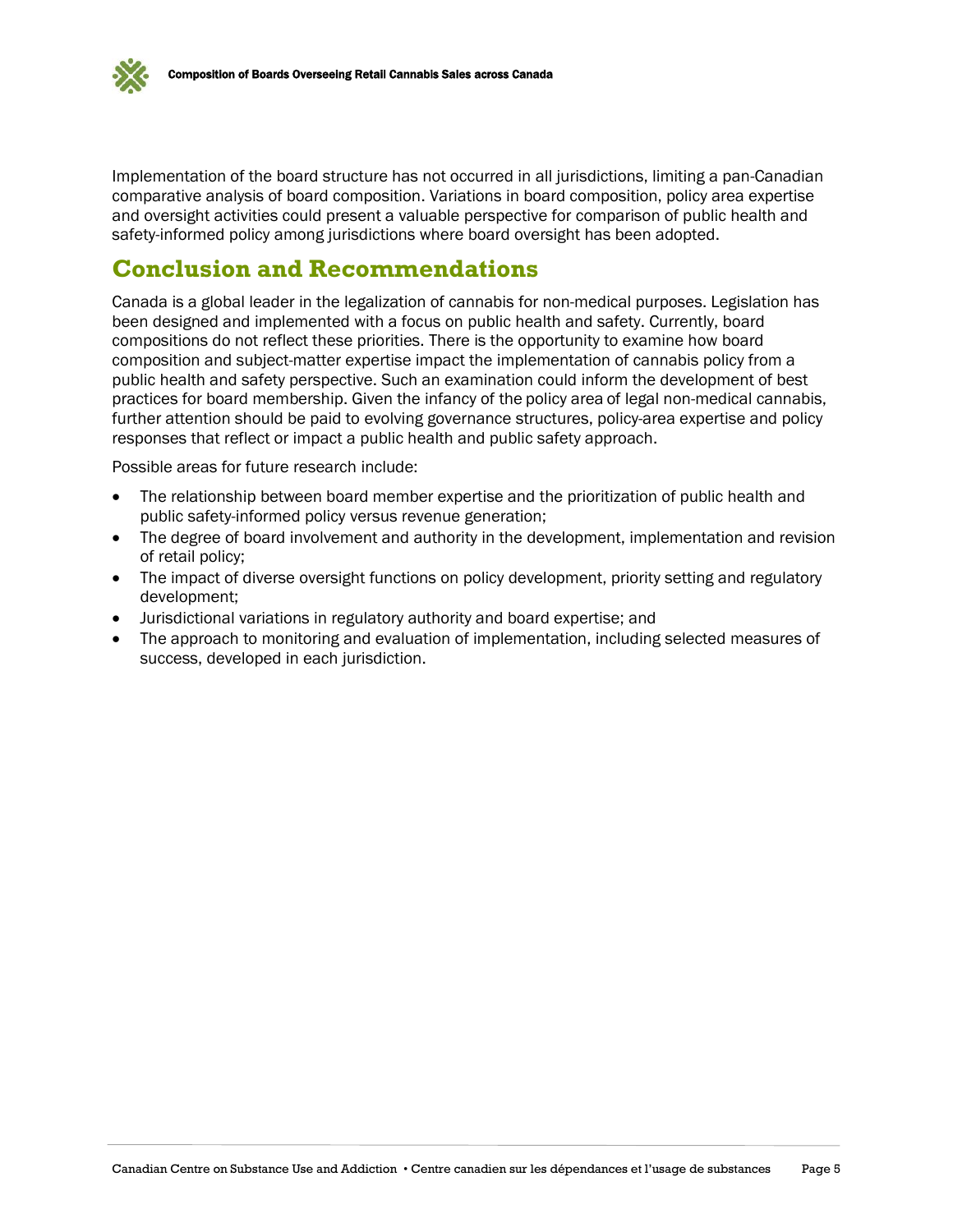



# References

About PEI Cannabis. (2019). Retrieved from<https://peicannabiscorp.com/pages/about>

- An Act to Provide for the Regulation and Sale of Cannabis, 1<sup>st</sup> Session, 63<sup>rd</sup> General Assembly, Nova Scotia, Chapter 3, Acts of 2018 (2018). Retrieved from [https://nslegislature.ca/sites/default/files/legc/PDFs/annual%20statutes/2018%20Spring/c0](https://nslegislature.ca/sites/default/files/legc/PDFs/annual%20statutes/2018%20Spring/c003.pdf) [03.pdf](https://nslegislature.ca/sites/default/files/legc/PDFs/annual%20statutes/2018%20Spring/c003.pdf)
- Alberta Public Agencies. (2016). Board profile & competency matrix tool. Retrieved from [https://www.alberta.ca/documents/PAS-Board\\_Profile\\_and\\_Competency\\_Matrix\\_-\\_Template.pdf](https://www.alberta.ca/documents/PAS-Board_Profile_and_Competency_Matrix_-_Template.pdf)
- Alcohol and Gaming Commission of Ontario. (n.d.). Private retail licensing and regulation. Retrieved from<https://www.agco.ca/cannabis/private-retail-licensing-and-regulation>
- Alcohol and Gaming Commission of Ontario. (2019) Retrieved from [https://www.pas.gov.on.ca/Home/Agency/427.](https://www.pas.gov.on.ca/Home/Agency/427)
- Appointee biographies: Alcohol and Gaming Commission of Ontario. (2019). Retrieved from <https://www.pas.gov.on.ca/Home/AgencyBios/427?appointmentId=1927>
- Board [Liquor, Gaming and Cannabis Authority of Manitoba]. (n.d.). Retrieved from <https://lgcamb.ca/board/>
- Board members [Alberta Gaming, Liquor and Cannabis]. (2019). Retrieved from <https://aglc.ca/about-us/board-directors/board-members>
- Cannabis Control Act, 1st Session, 63rd General Assembly, Nova Scotia, Chapter 3, Acts of 2018 (2018). Retrieved from [https://nslegislature.ca/legc/bills/63rd\\_1st/3rd\\_read/b108.htm](https://nslegislature.ca/legc/bills/63rd_1st/3rd_read/b108.htm)
- Cannabis Control and Regulation Act, SY 2018, c. 4, amended SY 2019, c. 6, Yukon Territory (2019). Retrieved from [http://www.gov.yk.ca/legislation/acts/cacore\\_c.pdf](http://www.gov.yk.ca/legislation/acts/cacore_c.pdf)
- Corporate governance [Nova Scotia Liquor Control]. (2019). Retrieved from <https://www.mynslc.com/en/About-NSLC/Company/Corporate-Governance>
- Cox & Palmer. (2017, May 29). Wayne Myles, QC, appointed chair of Newfoundland Labrador Liquor Corporation. Retrieved from [https://coxandpalmerlaw.com/wayne-myles-qc-appointed-chair-of](https://coxandpalmerlaw.com/wayne-myles-qc-appointed-chair-of-newfoundland-labrador-liquor-corporation/)[newfoundland-labrador-liquor-corporation/](https://coxandpalmerlaw.com/wayne-myles-qc-appointed-chair-of-newfoundland-labrador-liquor-corporation/)
- Gaming, Liquor and Cannabis Act, Revised Statutes of Alberta 2000, Chapter G-1 (2018). Edmonton: Alberta Queen's Printer.
- Governance: Director profiles [Société québécoise du cannabis]. (2019). Retrieved from [https://www.sqdc.ca/en-CA/about-the-sqdc/the-sqdc/governance.](https://www.sqdc.ca/en-CA/about-the-sqdc/the-sqdc/governance)
- Government of Manitoba. (2017, April 24). Province announces new appointments to Liquor and Gaming Authority of Manitoba board. Retrieved from <https://news.gov.mb.ca/news/index.html?item=41351>
- Government of Manitoba. (2019, January 25). Manitoba makes appointment to Liquor, Gaming and Cannabis Authority. Retrieved from<https://news.gov.mb.ca/news/index.html?item=44976>
- Government of Newfoundland and Labrador. (2017, October 13). Premier Ball announces senior public service appointment. Retrieved from <https://www.releases.gov.nl.ca/releases/2017/exec/1013n06.aspx>